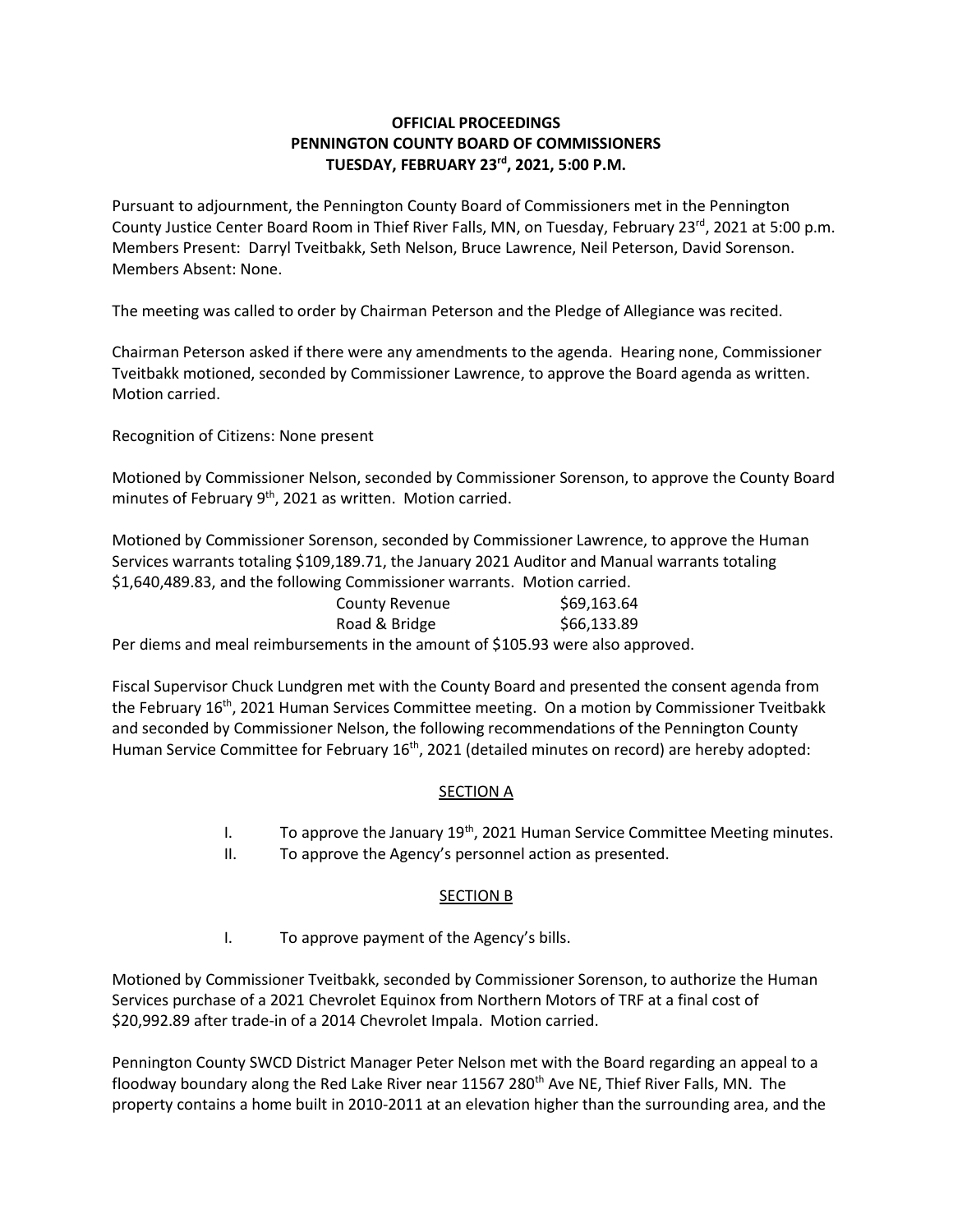Floodplain Ordinance allows structures in the floodplain if they meet State and Local requirements. If the appeal is approved, it will shift the floodway boundary and remove the home from the floodway zone. Mr. Nelson reviewed the current floodplain map, the proposed change to it, and also supporting technical documentation from the DNR. Following discussion, Commissioner Tveitbakk motioned, seconded by Commissioner Sorenson, to approve an appeal to the floodway boundary near 11567 280<sup>th</sup> Ave NE, Thief River Falls, MN. Motion carried.

County Engineer Mike Flaagan met with the Board and stated that SAP 057-598-054, replacement of the County Road 75 bridge south of the Regional Airport, is ready to be bid. The bridge will be replaced with a box culvert. Motioned by Commissioner Lawrence, seconded by Commissioner Tveitbakk, to authorize the County Engineer to advertise for bids for SAP 057-598-54. Motion carried. The bid opening will be held electronically on April 12<sup>th</sup>, 2021 at 11:00 a.m.

Engineer Flaagan discussed the following two bids received for the 48'x66' addition to the cold storage building:

| <b>Klopp Construction</b>  | \$214,094.00 |
|----------------------------|--------------|
| <b>Hanson Construction</b> | \$301,732.50 |

Mike stated that funding for the project will include approximately \$107,000 from State Aid, \$70,000 from the 2021 budget, and the balance from their capital improvement fund. Motioned by Commissioner Tveitbakk, seconded by Commissioner Lawrence, to award the bid for the cold storage building addition to Klopp Construction in the amount of \$214,094.00 as the lowest and best bid received. Motion carried.

Engineer Flaagan stated that Highway Equipment Operator Mark Swanson is retiring effective February 26th, 2021 after 26+ years of service. Motioned by Commissioner Nelson, seconded by Commissioner Sorenson, to accept the retirement of Mark Swanson effective February 26<sup>th</sup>, 2021. Motion carried.

Commissioner Lawrence requested that the County Coordinator send a letter of appreciation to Mark Swanson for his many years of service to Pennington County.

Motioned by Commissioner Lawrence, seconded by Commissioner Tveitbakk, to authorize the County Engineer to advertise for the soon-vacant position of Highway Equipment Operator; to be posted internally per the C.B.A. and externally after if no internal applications are received. Motion carried.

Engineer Flaagan stated he will send out proposed dates for the Road Committee to tour the Highway department shops, roads, and recent county projects.

County Sheriff Ray Kuznia met with the Board and stated the jail's washer and dryer is in need of replacement. He has received a quote from BDS Laundry in the amount \$24,416.00 for two commercialgrade electric UniMac washers and one UniMac stack dryer, all with dual drums. If approved the purchase would be funded using \$5,000 from the Meals on Wheels account and the remainder from the Jail Canteen Fund. Motioned by Commissioner Lawrence, seconded by Commissioner Sorenson, to approve the purchase of two UniMac Washers and one dryer from BDS Laundry at the quoted price of \$24,416.00, to be funded with the Canteen and Meals on Wheels funds. Discussion followed with Commissioner Tveitbakk requesting that the Sheriff Kuznia research the cost of gas-fired washers and dryers prior to the purchase as they might be more cost-efficient. Motion carried.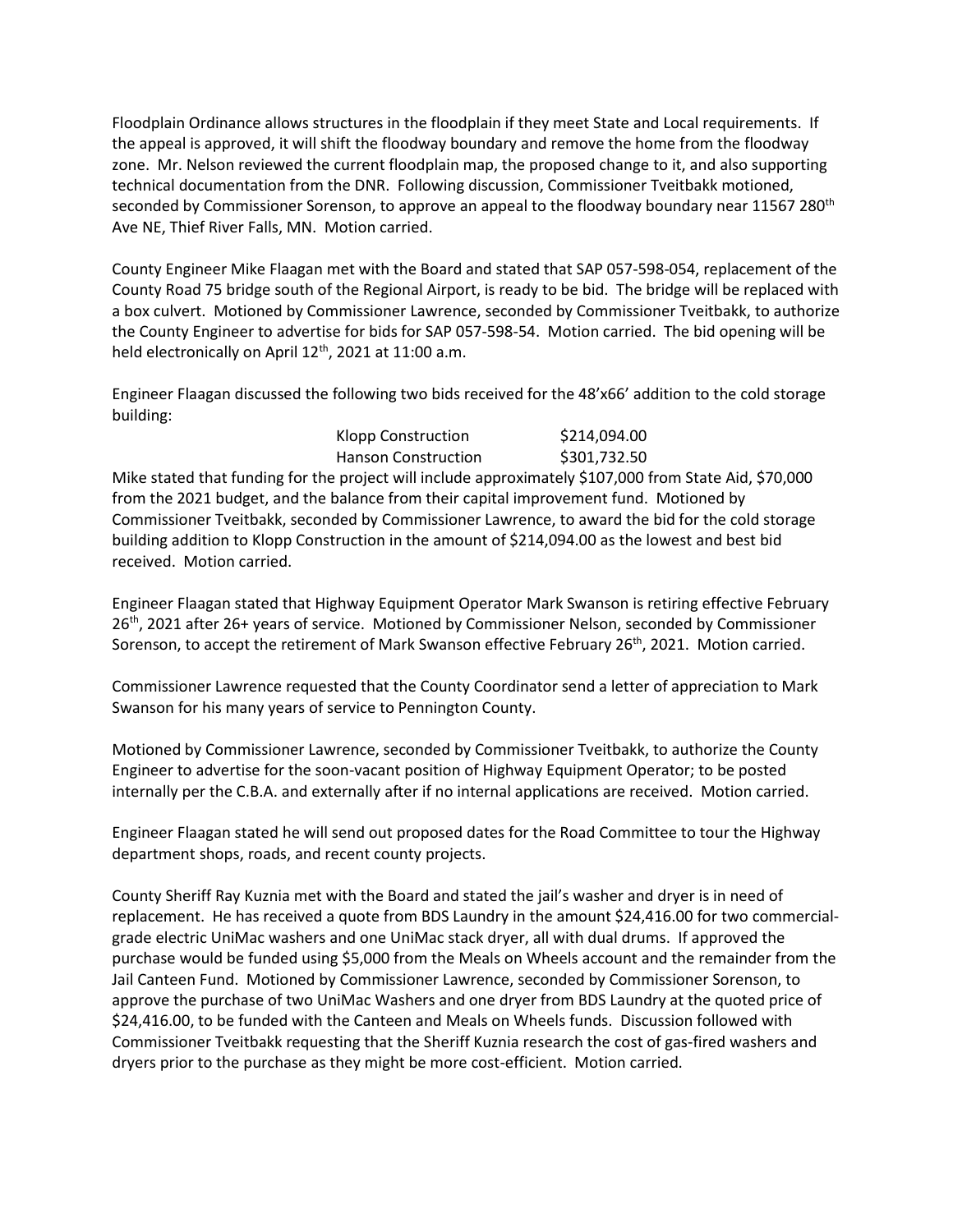Motioned by Commissioner Lawrence, seconded by Commissioner Nelson, to approve the transfer of Jordin Gunderson from Full-Time Corrections Officer to Part-Time Deputy Sheriff effective February 24<sup>th</sup>, 2021. Discussion followed with Sheriff Kuznia stating that this position will fill in for deputies on vacation, transport of inmates, and work security in the Justice Center during trials, etc. Motion carried.

Sheriff Kuznia stated he has been working with Hardware Hank on the trade-in of 11 deputy handguns, which he estimates are nearly 20 years old. After trade-in the purchase was quoted at \$2,310.00. Motioned by Commissioner Tveitbakk, seconded by Commissioner Lawrence, to approve the purchase of 11 new deputy handguns from Hardware Hank of TRF at the quoted price of \$2,310.00 after trade in. Commissioner Nelson questioned the availability of the guns, to which Ray responded they are working with the manufacturers and hope to get them soon. Motion carried.

Sheriff Kuznia discussed the purchase of a new rifle, a Smith & Wesson M&P AR-15, for the department from Hardware Hank of TRF. Motioned by Commissioner Lawrence, seconded by Commissioner Tveitbakk, to authorize the purchase of a Smith & Wesson M&P AR-15 rifle for the Sheriff's Department at a quoted price of \$828.00. Motion carried.

Commissioner Lawrence opened discussion on the indoor shooting range at the LEC. Sheriff Kuznia estimates it will cost \$80,000-\$100,000 to bring the traps and ventilation up to code with OSHA, but he hopes get the project done in the next few years during his term as Sheriff. An attempt to update the range was made about 15 years ago but the ventilation continued to be a problem.

Sheriff Kuznia discussed the multitude of old department and case files stored in the Old Auditorium. The implementation of LETG has allowed for digital documentation, resulting in little to no paper documents in the last 5 years. ReadiTech Solutions has quoted \$1,215.00 for the purchase and setup of a Fujitsu Document scanner that can scan and digitize the old paper records on file. Motioned by Commissioner Nelson, seconded by Commissioner Sorensen, to authorize the purchase of a Fujitsu Document scanner from ReadiTech Solutions at a total cost of \$1,215.00, which includes setup. Motion carried.

## Committee reports:

Commissioner Tveitbakk reported on upgrades to the Board room electronics. The system is working better but a few glitches still remain and will be fixed soon.

County Coordinator Kevin Erickson questioned the Board when they would like to schedule training for the Microsoft Surfaces. ReadiTech Solutions can provide training for up to 10 people at a time. The County Coordinator will get a list of potential dates and time and report back to the Board.

Mr. Erickson discussed the replacement of the roof on the Government Center. Northwest Roofing, Inc. provided a quote in early 2020 in the amount of \$152,086.98 and they will still honor that bid. TectaAmerica also provided a quote in May 2020 in the amount of \$172,560.00. Motioned by Commissioner Tveitbakk, seconded by Commissioner Lawrence, to approve the quote by NW Roofing, Inc. in the amount of \$152,086.98 for replacement of the roof at the Government Center, which is a budgeted expense for 2021. Motion carried.

Motioned by Commissioner Nelson, seconded by Commissioner Sorenson, to approve the issuance of duplicate warrants to replace lost warrant #188214 dated 02/14/20 in the amount of \$48.83 and